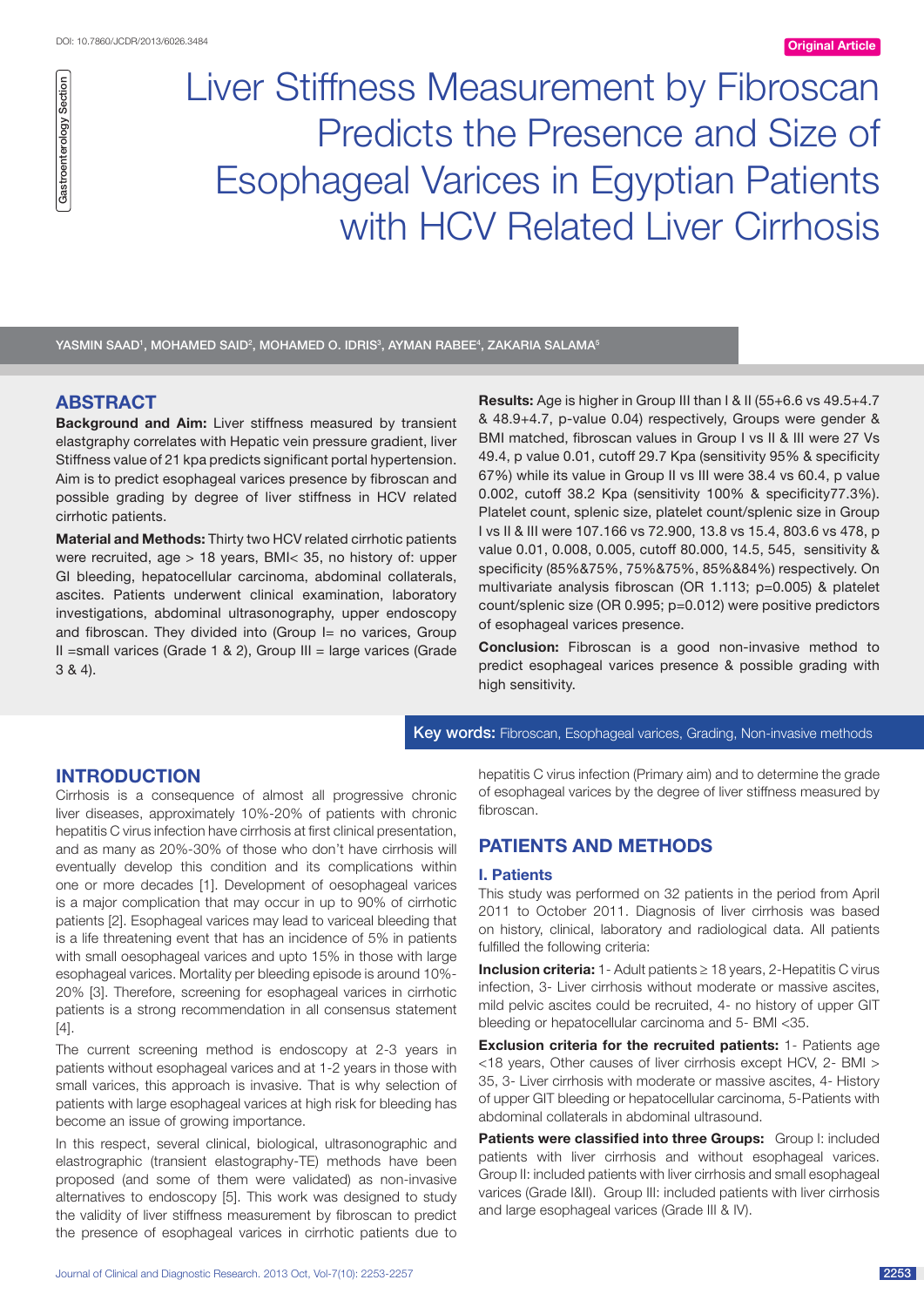#### **II. Methods**

After getting a written consent from all patients, they were asked to undergo the following:

 1. Full history taking with special emphasis on previous history of schistosomiasis, history of viral hepatitis or exposure to risk factors (such as anti-schistosomiasis injections, blood transfusion or previous surgical operations), history of jaundice, disturbed conscious level, bleeding tendency, hematemesis or melena.

 2. Full clinical examination for stigmata of liver cell failure or signs of portal hypertension were obtained.

#### **III. Laboratory investigations included**

Complete blood count, serum alanine aminotransferase (ALT), serum aspartate aminotransferase (AST), total and direct bilirubin, serum albumin, prothrombin time and concentration, Alphafeto protein and HCV Ab.

#### **IV. Abdominal ultrasonography**

Using real time scanning device Toshiba, Aplio MX with convex probe, 3-5uHz to detect the presence of liver cirrhosis(irregular surface, coarse texture, attenuated hepatic veins),Signs of portal hypertension (presence of abdominal collaterals, splenomegaly), ascites and to exclude hepatic focal lesion.

## **V. Upper Gastrointestinal Endoscopy**

Using Olympus GIF 160-Q165 (EXERA II), to evaluate the presence and degree of varices in addition to any relevant upper GIT lesions.

Classification of oesophageal varices was done according to Thakeb classification (1988):

Grade 1: Small straight cords of varices confined to the lower third of esophagus.

Grade 2: Moderate sized clubbed varices, with well defined areas of normal mucosa between them, forming several distinct variceal cords and confined to the lower half of the esophagus.

Grade 3: Gross varices extending into the proximal half of the esophagus, normal mucosa might not be visible in between them unless the esophagus is fully distended with air.

Grade 4: Varices like those of grade 3 but with dilated capillaries on top or in between them and encroaching on esophageal lumen.

### **VI. Liver stiffness measurement (LSM)**

Using Fibroscan that was performed within days following or preceding upper GI tract endoscopy, the operators were not aware of the results of endoscopy.

## **Interpretation of results of Fibroscan**

 1. Up to ten successful acquisitions were performed on each patient. Success rate was calculated as the ratio of the number of successful acquisitions over the total number of acquisitions.

 2. The median value of successful measurements was kept as representative of the liver stiffness.

 3. Only LSM obtained with 10 successful acquisitions and a success rate of at least 60% was considered reliable [6].

The following table shows the relation between Fibroscan reading in K Pascal and the stage of fibrosis [7].

## **STATISTICAL ANALYSIS**

Data were statistically described in terms of mean  $\pm$  standard deviation  $(\pm$  SD), median and range, or frequencies (number of cases) and percentages when appropriate. Comparison of numerical variables between the study Groups was done using Mann Whitney U test for independent samples when comparing

| F0 | 0:2.9  |
|----|--------|
| F1 | 3:5.9  |
| F3 | 6:8.9  |
| F3 | 9:16.9 |
| F4 | 17:75  |

2 Groups and Kruskal Wallis test with posthoc multiple 2-Group comparisons when comparing more than 2 Groups. For comparing categorical data, Chi–square (c2) test was performed. Exact test was used instead when the expected frequency is less than [5]. Accuracy was represented using the terms sensitivity and specificity. Receiver operator characteristic (ROC) analysis was used to determine the optimum cut off value for the studied diagnostic markers. Univariate and multivariate regression models were constructed to determine the significant independent predictors for the occurrence of OV, the grade of OV and occurrence of large OV. p values less than 0.05 was considered statistically significant. All statistical calculations were done using computer programs SPSS (Statistical Package for the Social Science; SPSS Inc., Chicago, IL, USA) version 15 for Microsoft Windows.

## **Results:**

The demographic data of the studied Groups were shown in [Table/Fig-1], age was significantly higher in Group III compared to Group I and II (55+6.6 vs 49.5+4.7 and 48.9+4.7, p-value 0.04) respectively, while gender and BMI were matched in studied Groups, the modified Child-Pugh and MELD scoring were shown in [Table/Fig-2].

| <b>Numbers</b>           | Group I<br>$n = 12$ | <b>Group II</b><br>$n=10$ | <b>Group III</b><br>$n=10$ | p-value |
|--------------------------|---------------------|---------------------------|----------------------------|---------|
| Age (years)              | $n = 12$            | $n = 10$                  | Group III                  | 0.04    |
| Gender M/F               | $n = 10$            | $n = 10$                  | p-value                    | 0.05    |
| BMI (Kg/m <sup>2</sup> ) | $n = 10$            | p-value                   | $27.3 + 4.7$               | 0.6     |
| CP A/B                   | 12/0                | 8/2                       | 3/7                        | 0.001   |
| MELD score               | 9.1                 | 8.8                       | 14                         | 0.004   |
| Hb (gm/ml)               | $12.8 + 1$          | $13.2 + 1$                | $10.7 + 2$                 | 0.002   |
| TLC/ccm                  | $4.8 + 1.2$         | $5 + 1.6$                 | $3.5 + 9.7$                | 0.048   |
| Platelets/ccm            | $107.1 + 53$        | $80.7 + 16$               | $65.1 + 10.8$              | 0.01    |
| ALT(IU/L)                | $46.5 + 21$         | $59.8 + 27$               | $48.2 + 22.8$              | 0.06    |
| AST(IU/L)                | $56.5 + 23$         | 69.4+28                   | $67.2 + 29.8$              | 0.6     |
| T. billirubin<br>(mg/dl) | $0.95 + 0.4$        | $1.4 + 0.7$               | $1.9 + 1$                  | 0.03    |
| S. albumin<br>(mg/dl)    | $3.7 + 0.4$         | $3.5 + 0.2$               | $3.2 + 0.3$                | 0.01    |
| IN <sub>R</sub>          | $1.2 \pm 0.2$       | $1.5 \pm 0.1$             | $1.6 \pm 0.3$              | 0.01    |
| <b>AFP</b>               | $21.3 \pm 17$       | $23.1 \pm 27$             | $18.4 + 14$                | 0.9     |

**[Table/Fig-1]:** Characteristics of studied patients

## $p < 0.05$  is significant

Data are reported as mean +SD except in CPS that represented as number of patients. BMI, body mass index; AST, CP, Child Pugh; MELD, model of end stage liver disease; Hb, hemoglobin; TLC, total leukocytic count; ALT, alanine aminotransferase; aspartate aminotransferase; S. Albumin, serum albumin; AFP, alpha feto protein.

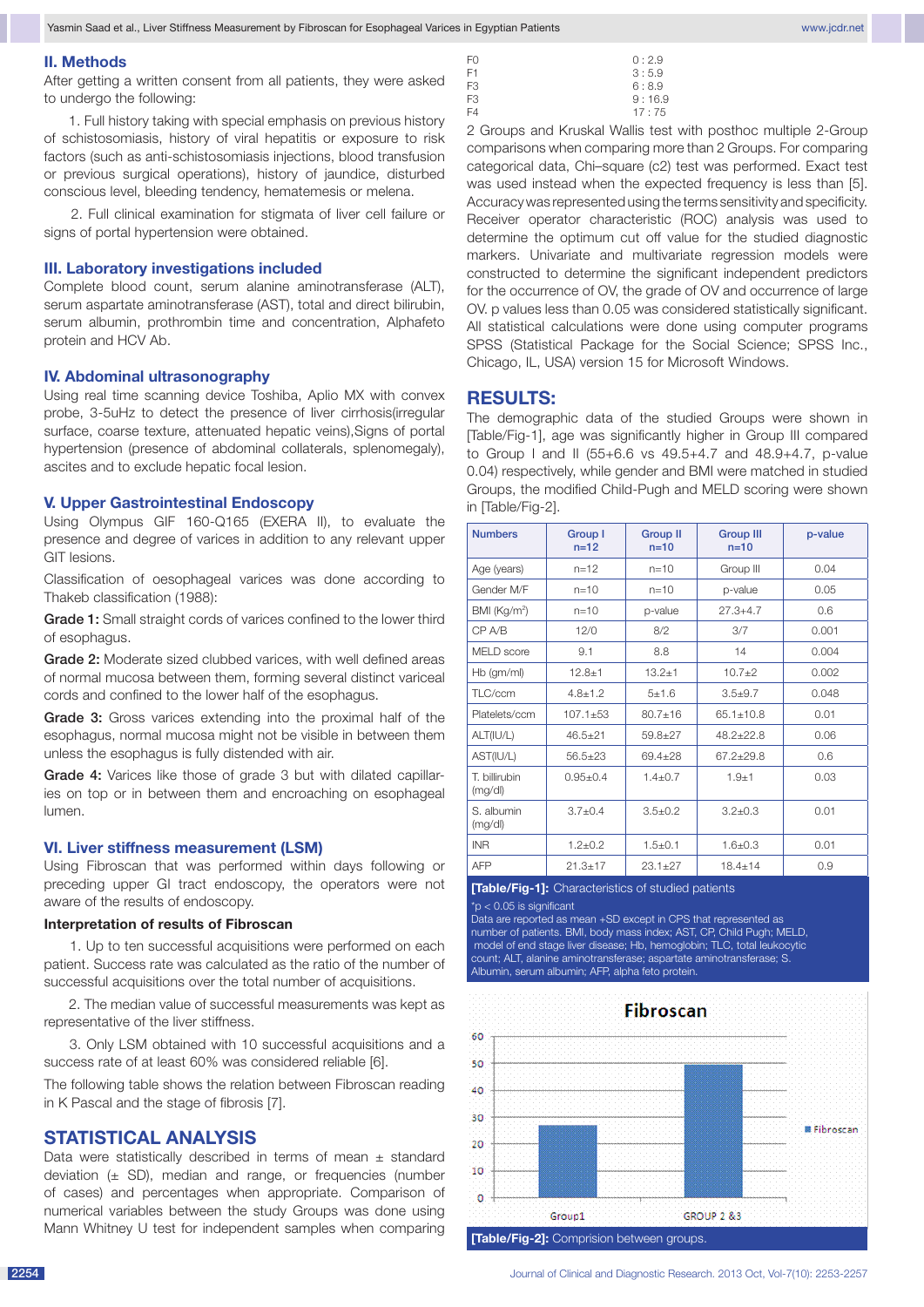Laboratory parameters; hemoglobin level, white blood cell count, platelet count & serum albumin were significantly lower and total bilirubin, and INR level were higher in Group III than in other Groups denoting severity of liver disease in this Group while studied Groups were matched as regard ALT, AST and Alpha fetoprotein.

Mean liver stiffness value measured by fibroscan was significantly higher in Group II & III compared with Group I (49.4 Kpa Vs 27 Kpa, respectively,  $p = 0.01$ ), shown in [Table/Fig-3] and [Table/ Fig-4]. Cutoff value for prediction of varices was 29.7 Kpa

| $\overline{O}$ O.V                     | No. | Liver stiffness<br><b>Mean</b><br>value (Kpa) | p Value |
|----------------------------------------|-----|-----------------------------------------------|---------|
| No varices (Group I)                   | 12  | 27                                            | 0.01    |
| Presence of varices<br>(Group II, III) | 20  | 49.4                                          |         |
| Small Varices (Group II)               | 10  | 38.4                                          | 0.002   |
| Large Varices (Group III)              | 10  | 60.4                                          |         |

OV: esophageal varices

**[Table/Fig-3]:** Correlation between Liver stiffness values and prediction of presence and size of O.V



**[Table/Fig-4]:** ROC curve Correlation between Liver stiffness values and prediction of presence and size of O.V

|                                     | <b>Cut-off value</b> | <b>Sensitivity</b> | <b>Specificity</b> |
|-------------------------------------|----------------------|--------------------|--------------------|
| For prediction of<br>Presence of OV | 29.7 Kpa             | 95%                | 67%                |
| For prediction of large<br>OV       | 38.2 Kpa             | 100%               | 77.3%              |
| OV: esophageal varices.             |                      |                    |                    |

**[Table/Fig-5]:** The cut-off values of liver stiffness for studied patients



Diagonal segments are produced by ties.

**[Table/Fig-6]:** ROC Curve the cut-off values of liver stiffness for studied patients

Journal of Clinical and Diagnostic Research. 2013 Oct. Vol-7(10): 2253-2257 2255

(sensitivity 95% and specificity 67%), shown in [Table/Fig-5] & [Table/Fig-6]. Mean liver stiffness value in Group III (large varices) was significantly higher compared with Group II (small varices) (60.4 Kpa Vs 38.4 Kpa respectively,  $p = 0.002$ ) and cut off value of liver stiffness measured by fibroscan for prediction of large varices was 38.2 Kpa (sensitivity 100% and specificity77.3%), shown in [Table/Fig-6] and [Table/Fig-7]. When we studied other non-invasive methods for prediction of esophageal varices we found platelets count, splenic size and platelets count/splenic size ratio were significantly correlated with the presence of esophageal varices (p value =  $0.01$ ,  $0.008$  &  $0.005$  respectively) shown in [Table/Fig-8]. Cut off values for platelets count, splenic size and platelets/splenic size ratio for prediction of esophageal varices were 80000, 14.5 cm & 545 respectively, while prediction of large varices were possible at platelets count 69000 as a cut off value & platelets/splenic size ratio at 472, shown in [Table/Fig-9]. When

| O.V                                       | No. | <b>Platelets</b><br>counts | <b>Splenic</b><br>size | <b>Plt/Splenic</b><br>size ratio |
|-------------------------------------------|-----|----------------------------|------------------------|----------------------------------|
| No varices (Group                         | 12  | 107.166                    | 13.8                   | 803.6                            |
| Presence of<br>varices<br>(Group II, III) | 20  | 72.900                     | 15.4                   | 478                              |
| P Value                                   |     | 0.01                       | 0.008                  | 0.005                            |

**[Table/Fig-7]:** Prediction of esophageal varices by non-invasive parameters other than liver stiffness:

| O.V                                            | <b>Platelets</b><br>counts | <b>Splenic</b><br>size | Plt/<br><b>Splenic</b><br>size ratio |
|------------------------------------------------|----------------------------|------------------------|--------------------------------------|
| Cut off value for presence of<br>varices       | 80,000                     | 14.5                   | 545                                  |
| Sensitivity                                    | 85%                        | 75%                    | 85%                                  |
| Specificity                                    | 75%                        | 75%                    | 84%                                  |
| Cut off value for presence of<br>large varices | 69.500                     |                        | 472                                  |
| Sensitivity                                    | 80%                        |                        | 90%                                  |
| Specificity                                    | 90%                        |                        | 80%                                  |
| Olli osophoqool varioos                        |                            |                        |                                      |

OV: esophageal varices.

**[Table/Fig-8]:** Cutoff values of non-invasive parameters other than liver stiffness for prediction of esophageal varices.

|                                                                                                                                     | p-value | <b>OR</b> | 95 %CI for OR |       |
|-------------------------------------------------------------------------------------------------------------------------------------|---------|-----------|---------------|-------|
|                                                                                                                                     |         |           | <b>Upper</b>  | Lower |
| Liver stiffness                                                                                                                     | 0.005   | 1.113     | 1.199         | 1.033 |
| Platelet count/Spleen<br>Size ratio                                                                                                 | 0.012   | 0.995     | 0.999         | 0.991 |
| <b>[Table/Fig-9]:</b> Liver stiffness by Fibroscan versus Platelet count/Spleen<br>size ratio for prediction of esophageal varices. |         |           |               |       |

we compared liver stiffness measured by fibroscan versus other non-invasive methods, namely platelets count, splenic size and platelets/splenic size ratio, only liver stiffness and platelets/splenic ratio in a multivariate analysis were found significantly capable to predict presence of esophageal varices ( p value = 0.005 & 0.02 respectively, OR was 1.113 & 0.995 respectively, shown in.

## **Discussion**

Bleeding from esophago-gastric varices is the most important complication of cirrhosis [8].The first crucial step in prevention is to identify the patients at risk for bleeding by endoscopic screening, in order to select them for prophylactic treatment [9]. Since a variable proportion of patients will not have varices; thus, screening all cirrhotic patients with upper GI endoscopy implies a number of unnecessary endoscopies, which increase the workload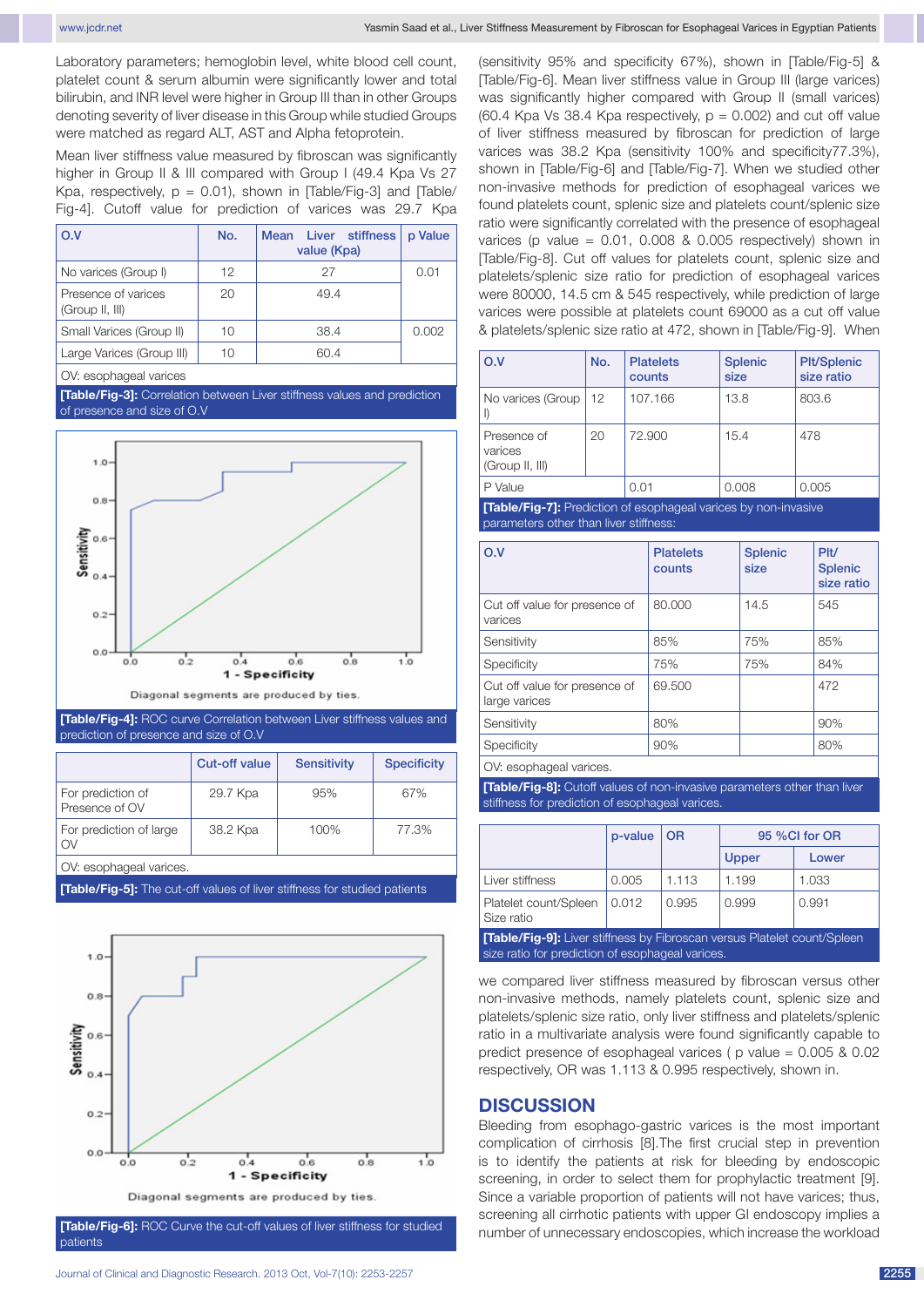of endoscopy units. In addition, compliance with endoscopic screening recommendations may be limited [10].

Predicting the presence of esophageal varices by non -invasive means would permit to restrict the performance of endoscopy to those patients with a high probability of having varices [11].

The aim of this study was to predict the presence of esophageal varices by measurement of liver stiffness by fibroscan in cirrhotic patients due to hepatitis C virus infection and to determine the grade of esophageal varices by the degree of liver stiffness.

In the present study Child Puph score was statistically significant higher in patients with esophageal varices (Groups II-III) than those without esophageal varices (Group I) and this is in agreement with [12] who found a significant relation between presence of varices and increased Child score. Thus, the more advanced the liver disease the more likely the presence of varices.

In the present study, platelet count was significantly lower in patients with esophageal varices-Group II (mean= 80700) & III (mean= 65100), than in patients without esophageal varices-Group I (mean  $=107166$ ), p value  $= 0.01$ . Platelet count may decrease for several reasons in patients with chronic liver disease. Madthora et al. [12] reported that 32% of the studied cirrhotic patients had platelet count less than 68000/mm3 without detectable splenomegaly; this might be explained by the insufficient synthesis of thrombopoietin. Other potential explanations for this phenomenon are presence of antithrombocytic antibodies and thrombocyte associated immunoglobulin, which can be found in the sera of patients with liver diseases [13]. Thus the use of platelet count alone as a non-invasive predictor of esophageal varices can be misleading and cannot be solely attributed to portal hypertension. Indeed, the use of the platelet count/spleen diameter ratio bypasses this possible drawback since it "normalizes" platelet count to splenic sequestration [14].

As regard spleen size, we found that it was statistically significantly higher in patients with esophageal varices-Group II & III (mean = 15.4) than those without esophageal varices-Group I (mean  $= 13.87$ ), p value  $= 0.008$ , so measurement of splenic size by ultrasonography is considered a non-invasive predictive indicator of the development of gastro-esophageal varices in liver cirrhosis [15].

In the present study; platelet count/spleen size ratio was significantly lower in patients with oesophageal varices (mean= 478.80) than patients without (mean= 803.67) and at the best cut-off value of 545 (sensitivity 85% and specificity 84%). Other studies document higher cutoff with more specificity and sensitivity. Agha et al., [16] reported cut off value 909 with 100 % sensitivity, 97.6 % specificity and Giannini et al., [17] reported the same cutoff value 909 with 91.5 % sensitivity, 67.0 % specificity).This difference in the results could be attributed to the lower sample size. Moreover Chawla et al., [18] stated that platelet count/spleen size ratio may not be adequate to completely replace esophagogastroduodenoscopy as a non-invasive screening tool for the presence of esophageal varices.

In this study liver stiffness measurement was significantly higher in patients with esophageal varices (Groups II & III) than those with no varices (Group I); at the best cut off value 29.7KPa, liver stiffness measurement sensitivity was 95 % and specificity was 67 %. Also, it was significantly higher in patients with large varices (Group III) than in patients with small varices (Group II); at the best cut off value 38.2KPa liver stiffness measurement sensitivity was 100 % and specificity was 77.3 %.

In agreement with our results Sporea I et al., [19] studied 1000 patients with TE and showed more or less equivalent cut off values (For the presence of varices, the optimal Fibroscan cut-off was 31 kPa and for bleeding cut-off was 50.7 KPa), according to Lebrec [20]; the larger the size of varices the higher risk of bleeding and according to Sporea [19] study cut off value for TE to predict risk of bleeding could be considered as cut off value for prediction of large varices. Moreover, studies carried out by Vizzutti et al., [21] a cutoff value for prediction of varices was 17.6 kPa, these cut off values are smaller than we obtained, but the different demographics and patients characteristics as well as the type of fibroscan machines could be the reason for these discrepancy. More over Castera L et al., [22] showed that Transient elastography could be a valuable tool in diagnosis of cirrhosis but cannot replace endoscopy for variceal screening.

On multivariate analysis of other non-invasive parameters for the detection of presence of varices in our results, the fibroscan has the highest significant value followed by platelets count/ splenic size which confirm the previous study carried by Kazemi et al., [23]. Accordingly, liver stiffness measurement by fibroscan is suggested as a simple non-invasive physical parameter, allows identifying among patients with well-compensated cirrhosis a large Group ineligible for variceal screening as having a low probability of bearing varices and particularly large varices, limiting therefore the indications of endoscopic screening.

According to our knowledge, there are no available reports about the use of non-invasive methods to predict the grading of esophageal varices. The available studies were only capable of predicting the development of varices and may be the possibility of prediction of varices with high risk of bleeding. Our pilot study is the first study that showed the capability of prediction of grading of esophageal varices and could pave the way to larger studies to confirm our data. The use of fibroscan in the prediction as well as grading of esophageal varices could be very helpful on planning for the management of cirrhotic patients to prevent the morbidity and mortality developing from bleeding varices.

In conclusion; Liver stiffness measurement by fibroscan is valuable in predicting the presence of esophageal varices in patients with liver cirrhosis and of higher diagnostic value than other noninvasive parameters in predicting the size of esophageal varices. It may help to select patients for endoscopic screening.

### **References**

- [1] Ikeda K, Saitoh S, Suzuki Y, Kobayashi M, Tsubota A, Koida I, et al. Disease progression and hepatocellular carcinogenesis in patients with chronic viral hepatitis: a prospective observation of 2215 patients. *J Hepatol*; 1998, 28:930–8.
- [2] Jensen DM. Endoscopic screening for varices in cirrhosis: findings,implications, and outcomes. *Gastroenterology*; 2002, 122:1620-30.
- [3] Carbonell N, Pauwels A, Serfaty L, Fourdan O, Levy VG, Poupon R. Improved survival after variceal bleeding in patients with cirrhosis over the past two decades. *Hepatology*; 2004, 40:652–59.
- [4] De Franchis R. Evolving consensus in portal hypertension. Report oftheBaveno IV consensus workshop on methodology of diagnosis andtherapy in portal hypertension. *J Hepatol*; 2005, 43:167-76.
- [5] De Franchis R, Eisen GM, Laine L, Fernandez-Urien I, Herrerias JM, Brown RD et al. Esophageal capsule endoscopy for screening and surveillance of esophageal varices in patients with portal hypertension. *Hepatolog*. 2008, 47(5):1595–1603.
- [6] Castera L, Forms X, Alberti A. Non-invasive evaluation of liver fibrosis using transient elastography. *J Hepatol*; 2008, 48:835-47.
- [7] Vizzutti F, Arena U, Romanelli RG, Rega L, Foschi M, Colagrande S, et al. Liver stiffness measurement predicts severe portal hypertension in patients with HCV-related cirrhosis. *Hepatology*; 2007, 45:1290-97.
- [8] D'Amico G, Garcia-Pagan JC, Luca A, Bosch J. Hepatic vein pressure gradient reduction and prevention of variceal bleeding in cirrhosis: a systematic review. *Gastroenterology*; 2006, 131(5):1611-24.
- [9] Garcia-Tsao G, Sanyal AJ, Grace ND, and Carey WD. Practice Guidelines Committee of American Association for Study of Liver Diseases; Practice Parameters Committee of American College of Gastroenterology. Prevention and management of gastroesophagealvarices and variceal hemorrhage in cirrhosis. *Am J Gastroenterol*; 2007, 102:2086-2102.
- [10] Berzigotti A, Gilabert R, Abraldes JG, Nicolau C, Bosch J, Garcia-Pagàn JC. Non-invasive prediction of clinically significant portal hypertension and oesophagealvarices in patients with compensated cirrhosis. *Am J Gastroenterol*; 2008, 103:1159–67.
- [11] Bureau C, Metivier S, Peron JM, Selves J, Robic MA, Gourraud PA et al. Transient elastography accurately predicts presence of clinically significant